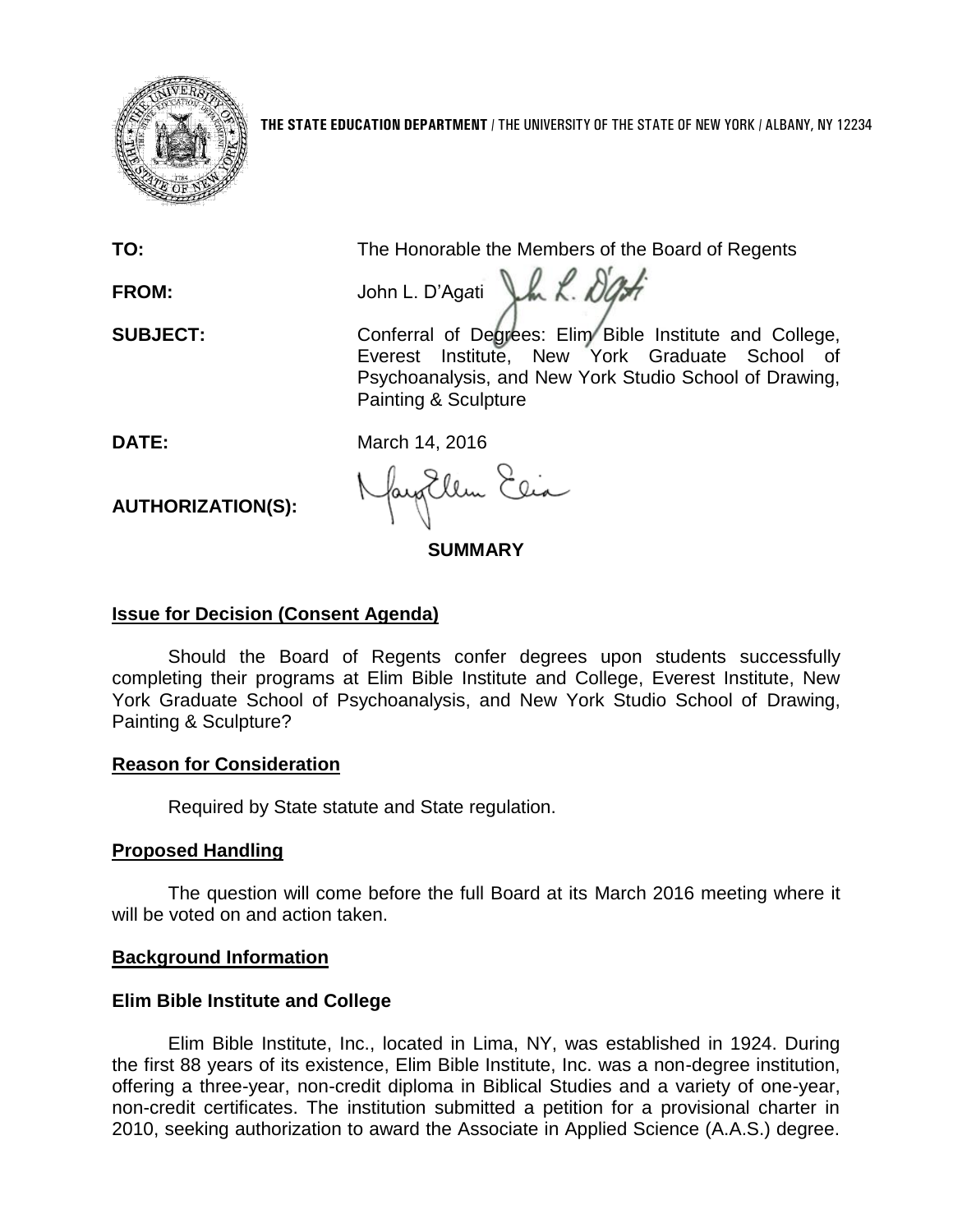Following the customary review process, including an on-site peer review visit, the Regents granted a provisional charter in September 2012 to the institution under the name Elim Bible Institute and College. Until such time as its charter is made absolute, Section 224 of the Education Law requires that the Board of Regents award degrees on the College's behalf.

#### **Everest Institute**

Everest Institute, formerly Rochester Business Institute, was a two–year proprietary college authorized by the New York State Board of Regents to confer associate degrees. Rhodes Business Group, Inc., a corporation owned by Corinthian Colleges, Inc., acquired the Institute in 1996. The name of the institution was changed to Everest Institute in 2006.

In 2014, the United States Department of Education signed an operating agreement with Corinthian Colleges, Inc. which required Corinthian to sell or close its campuses. On April 26, 2015, Corinthian announced the closing of several campuses, including Everest Institute in Rochester, NY effective April 27, 2015.

Bryant & Stratton College agreed to assume custody of the student records from Everest Institute and to participate in the teach-out of certain Everest Institute students. A group of students who were within 15 credits of graduation have completed their Everest Institute degree requirements at Bryant & Stratton College. To hold these former Everest students harmless, the Department reviewed the students' records and transcripts and made a determination that the students met the Everest Institute degree requirements. The Department recommends that the Board of Regents confer the degrees for those students.

#### **New York Graduate School of Psychoanalysis**

The New York Graduate School of Psychoanalysis (NYGSP), located at 16 West Tenth Street, New York, NY was established by the Boston Graduate School of Psychoanalysis and was granted a provisional charter in 2005. NYGSP offers a Master of Arts degree in Psychoanalysis, which prepares students for post-master's licensurequalifying training. NYGSP does not offer such licensure training. Until such time as its charter is made absolute, Section 224 of the Education Law requires that the Board of Regents award degrees on the college's behalf.

#### **New York Studio School of Drawing, Painting & Sculpture**

New York Studio School of Drawing, Painting & Sculpture was granted a provisional charter by the Board of Regents on May 20, 2008, authorizing the School to confer the Master of Fine Arts (MFA) degree. Until such time as its charter is made absolute, Section 224 of the Education Law requires that the Board of Regents award degrees on the college's behalf.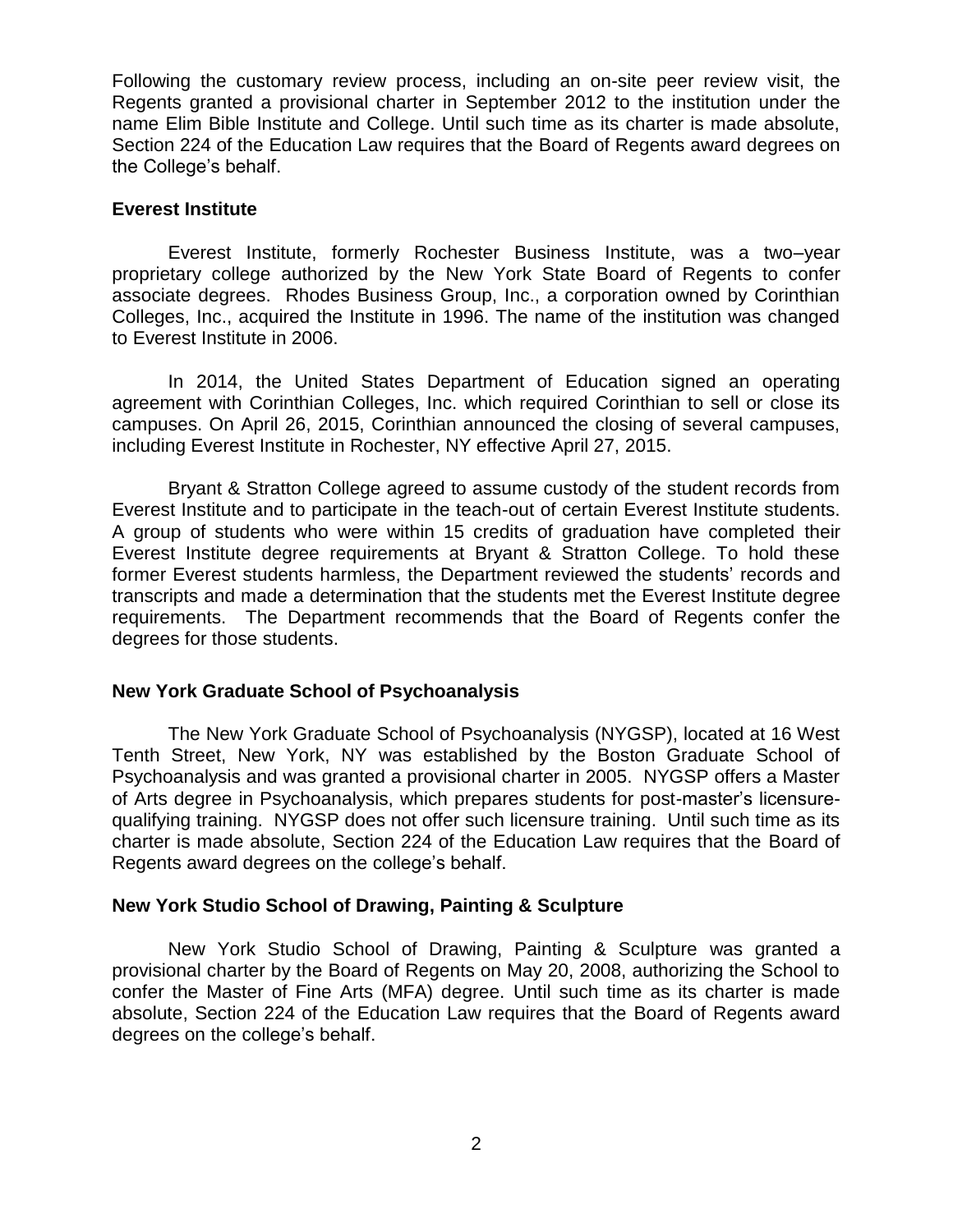The degree conferral process consists of the following steps:

- The institution sends the Department a list of candidates and official transcripts.
- The institution also sends its official handbook that states the specific requirements for the degree. This is checked against the original program registration to ensure that the program provided is the same as the program that was approved.
- Transcripts are cross referenced with program requirements to ensure that candidates have met all degree requirements before a recommendation is made to confer the degree. When this step is completed, a petition is prepared for Regents action.
- At the same time the petition is prepared for Regents action, Department staff notify the institution which candidates have met the requirements for the degree.
- After the Regents have acted on the petition, Department staff notify the institution of the Regents action.
- When the degrees are conferred, the institution prepares diplomas with the candidates' names and the degrees completed, and includes the required signatures for their institution (e.g., President, Chairman of the Board).
- The institution mails the signed diplomas to the Department for the imprinting of the signatures of the Chancellor of the Board of Regents and the President of USNY (Commissioner of Education) and the affixing of the official Board of Regents seal to each diploma.
- Once the diplomas have the signatures of the Regents Chancellor and USNY President and the official Regents seal, the diplomas are mailed back to the institution, completing the process.
- For conferral of degrees for closed institutions, the Department prepares the diplomas with the candidates' names and the degrees completed, and mails the signed diplomas to the students.

### **Recommendation**

VOTED, That the Board of Regents confer upon the following individuals who have completed the requirements for their registered degree program at Elim Bible Institute and College, Everest Institute, New York Graduate School of Psychoanalysis, and New York Studio School of Drawing, Painting & Sculpture. The respective degrees as listed below: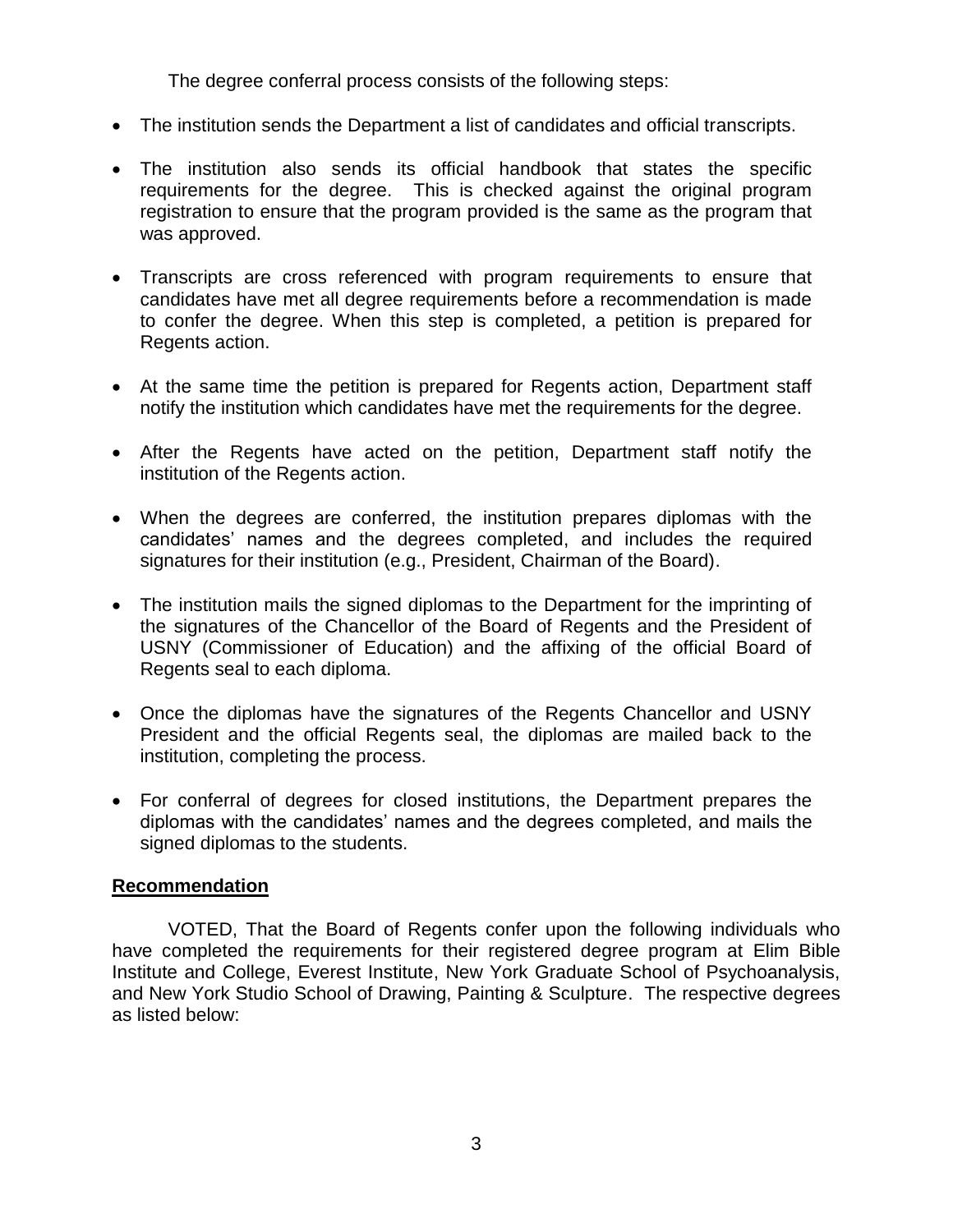#### **Elim Bible Institute and College**

The following students have completed the requirements for the Associate in Applied Science (A.A.S.) degree program in Biblical and Theological Studies:

> Ball, Kaitlin Anne Bantel, Matthew John Bushiri, Nathanael Button, John Scott Condon, Michael Thomas Egnor, Miranda Jilly Foglia, Natalie R. Garcia-Marroquin, Olivia Hazel Gardoni Prieto, Maria Jose Grout, Deborah Marie Haney, Mark Anthony Hernandez Belmonte, Caleb Kessler, Caleb Duncan Lampson, Brandon Christopher Lopez, Lydia Gabriella Ludlam, Susan R. Mauer, Samuel James McDonald, Amasharay R. Olson, Hannah Joy Perez, Steven M. Roberts, Grace Alehah Robinson, Joshua Emmanuel Selby, Nathanael J. Slade, Oksana Joy Victoria Smith, Alyson Katie Sullivan, Dion G. Visser, Aaron Matthew Weidman, Julie-Anne Lorraine Weiler, Andrew Ryan Yockel, Eric David

#### **Everest Institute**

The following students have completed the requirements for the Associate in Applied Science degree (A.A.S.):

> Bradley, Victoria A. Bryant, Angelin A. Graham, Wanda L. Keller, Zachary Weader, Leslie M. Weeks, Jorgina M. Uribe-Hernandez, Jessika Uribe-Hernandez, Maria A.